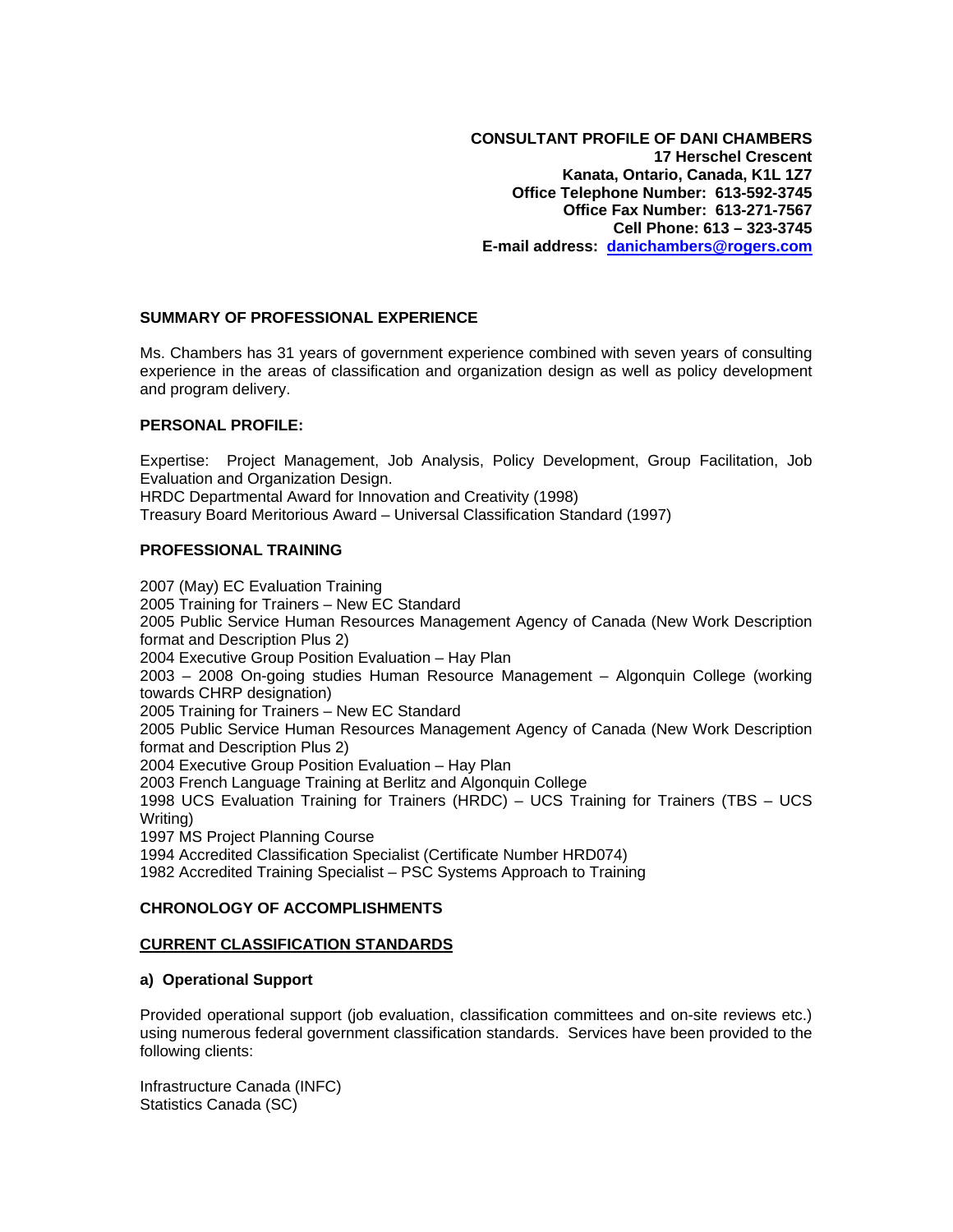Canada Transportation Agency (CTA) Office of the Privacy Commissionaire (OPC) Citizenship and Immigration (CIC) Public Health Agency (PHAC) Copyright Board of Canada Department of Canadian Heritage (PCH) Canadian International Development Agency (CIDA) Agriculture and Agri-Food Canada (AAFC) Canada Information Office (CIO) Communication Canada (CC) Public Works Government Services Canada (PWGSC) Competition Tribunal Treasury Board – CIO

### **b) Work Description Writing Services**

Ms. Chambers participated in work description writing training provided by the Central Agency for the new work description format (2004) and for the EC Conversion (2005). Since 2000, Ms. Chambers has written hundreds of work descriptions, using various formats specified by clients, and that have involved a broad range of classification categories – for example, ES, EC, EG, PM, AS, CR, GT, PG, FI, LS, LAT, CO, CS, PE, SI, PS, Eng, IS, etc.

Clients departments include:

Statistics Canada (SC) Infrastructure Canada (INFC) Canada Border Service Agency (CBSA) Library and Archives Canada (LAC) Canada Transportation Agency (CTA) Canadian International Development Agency (CIDA) Transport Canada (TC) Agriculture and Agri-Food Canada (AAFC) Department of National Defense (DND) Department of Canadian Heritage (including Parks Canada and the Canadian Conservation Institute) (PCH) Public Service Commission (PSC) Canada Information Office (CIO) Canadian Artist and Producers Professional Relations Tribunal Canada Customs and Revenue Agency (CCRA) Canada Revenue Agency (CRA) Department of Corrections Canada Health Canada (HC) Department of Veteran's Affairs Canada (VAC) Communication Canada (CC) Department of Indian and Northern Development (DIAND) Citizenship and Immigration Canada (CIC) Treasury Board Secretariat – (CIO) Department of Foreign Affairs and International Trade (DFAIT) Office of the Privacy Commissionaire (OPC) Competition Tribunal (CT) Industry Canada (IC)

Ms. Chambers has also facilitated the development of *generic* work descriptions.

Clients and projects to date include: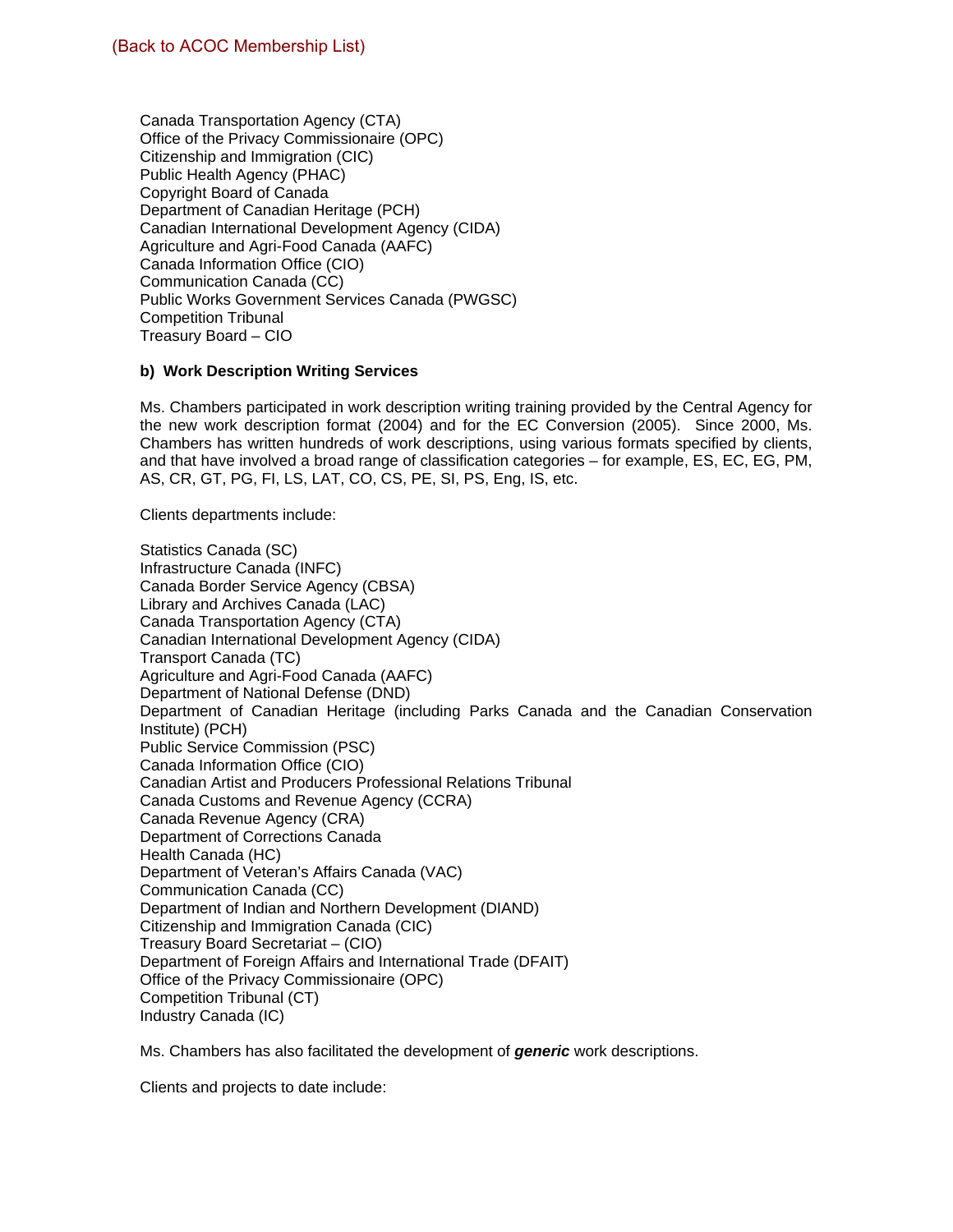Canada Border Services Agency – development generics for the Branch Management Services Units (AS-05 to CR-04);

Canadian Transportation Agency – development generics for PM's and CO's;

Department of Canadian Heritage – development of three streams of work for ES positions – to support EC Conversion (ES-06 to ES-02);

Department of Canadian Heritage – development of Program Administration – three streams – Policy Development, Planning and Program Delivery – PM-06 to PM-01;

Department of Canadian Heritage – development Administrative Assistants and Executive Assistants (AS-06 to CR-04);

Department of Canadian Heritage – development of PM generic work descriptions;

Canadian International Development Agency – developed generic ES-02, ES-03, ES-04 and ES-05 work descriptions for the International Trade Directorate and for the Policy Branch;

Department of Canadian Heritage – developed generic PE-05, PE-04, PE-03 and PE-02 work descriptions for the Learning Directorate;

DIAND – developed generic SI-05, SI-04 and SI-03 work descriptions for application throughout the regions (quasi-judicial);

CCRA – developed generic work descriptions for the Compensation Centralized Call Centre – for Manager, Team Leader and 2 levels of Call Agents;

AAFC – developed generic work descriptions for PE-05, PE-04, PE-03, PE-02, CR-05s for the Corporate Programs Directorate of the HR Branch;

Communication Canada – developed generic IS-06, IS-05, IS-04, IS-03 and IS-02 for application throughout the department including regions;

VAC – developed generic work descriptions for two Call Centres (NCCN and TAC) – for Manager, Team Leader and Call Agents;

CIC – developed generic work descriptions for centralized Call Centre – for Manager, Manager Operations and Corporate Services, Team Leader and Agent;

Industry Canada – developed generic work descriptions for CIPO (Canadian International Patent Office) for multiple positions throughout the organization;

Human Resource Development Canada (HRDC) – developed generic work descriptions for frontend service delivery – Call Centres and Walk-In Service.

# **c) Organization Design/ Project Leadership**

**Lead the conversion of positions from the EL to the CS category (2004) for the IT Operations Directorate within Agriculture and Agri-Food Canada** to facilitate the reorganization of the directorate. This activity involved:

- 1) Conducting a mapping exercise linking EL levels to CS levels based on skills and competency matching;
- 2) Conduct of desk audits to validate that work actually performed coincided with that described in the work descriptions;
- 3) Development of job objectives to describe and link the work to the mandate and objectives of the new organization;
- 4) Conducting a relativity study with a similar exercise that had been carried out at the Departments of Foreign Affairs and International Trade;
- 5) Preparation and presentation of a report to management on findings and conclusions related to EL/CS conversion, including observations on staffing issues and salary budget implications;
- 6) Preparation of classification rationales to justify conversion from EL to CS.

In addition, Ms. Chambers provided advice to management on: a) the need and process for securing approval to proceed from the Public Service Human Resources Management Agency of Canada (Organization, Classification, HRMIS and Employment Policy); b) the need for, and the nature of, union consultations (the conversion from EL to CS represents a change in union affiliation); and c) steps to be taken to transition to the new structure.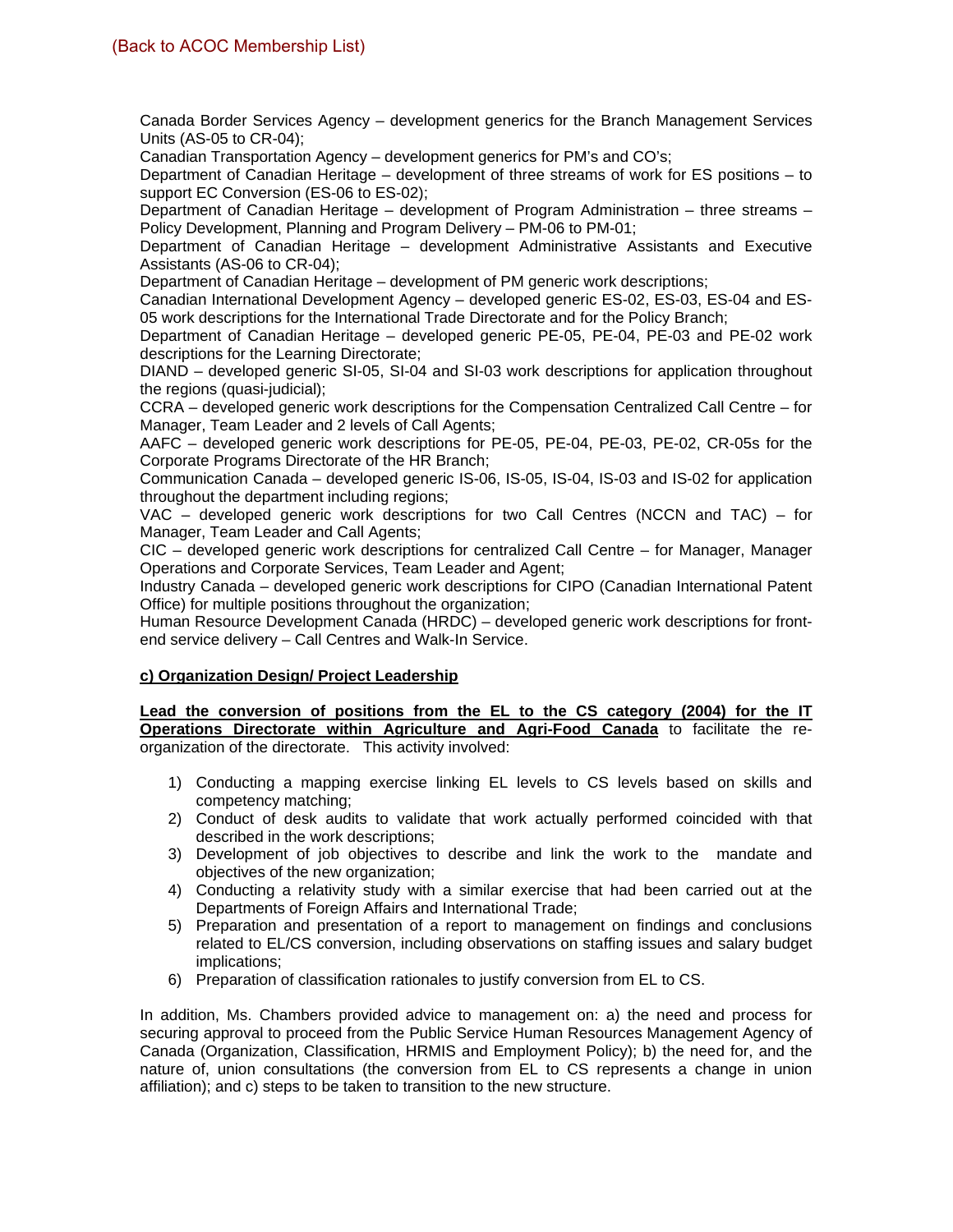**Project Leader, (lead four other sub contractors) IS review Communication Canada (2002 – 2003).** Following the fusion of the two departments, the IS community at Communication Canada believed that there were serious inequities in classification relativity within and among work streams due to: a) the different classification disciplines that had been applied at the feeder departments that made up Communication Canada; b) CCSB's incorporation of compressed levels into job design prior to the merging of the Departments in an attempt to preempt perceived problems with the implementation of the Universal Classification Standard; c) the different styles that were used to describe work (CCSB used broad-band work descriptions, whereas the former CIO used a combination of generic and unique work descriptions); and d) the perception that the mandate, roles and responsibilities of the new Department were not adequately reflected in descriptions of work. The activities included: development of a mechanisms for job analysis; development of tools to gather information (management questionnaire); analysis of documentation; vertical and horizontal analysis of IS work across the department; chairing discussions with focus group; development of organization change proposals to address problems; development of job families and definitions; conceptualize non-UCS work description format to facilitate simplification; development of standardized tools, for example, work descriptions, statements of qualifications and competency profiles; conduct pilot test; frequent onside discussions with managers and HR Advisors on the application of tools.

Managers within the department proceeded to apply the tools and products that were developed, and were extremely satisfied with the results.

#### **Project Leader, Administrative Assistant/Executive Assistant review throughout all levels of the organization on behalf of Communication Canada and Agriculture and Agri-Food Canada (2002 and 2003).**

Ms. Chambers lead the organizational study of the work for Administrative Assistance/Executive Assistants with the objective of: 1) determining if there was consistency in the roles and responsibilities and subsequently in the classification levels of Administrative Assistant/Officer support positions throughout the organization; 2) proposing a jobbing strategy that would ensure consistency in how the work is valued; and 3) developing tools (i.e. work descriptions, statements of qualifications and a transition document) to support implementation of the results.

**Project Leader, Structural Model (UCS Organizational Readiness) HRDC (1995 – 1998).** Lead five HR Specialists and regional managers, in the assessment of the impact of major departmental changes on the front-line organization and incorporation of UCS principles in the design of new local office service delivery structure. Made presentations to senior departmental executives the Service Delivery Network Working Group, Regional and National Management Boards, Treasury Board and the Public Service Commission, on the new organizational initiative. This initiative is now a standard for the development of competencies within the department. It received a meritorious award from Treasury Board for UCS Organizational Readiness and from the Department for Innovation and Creativity. This initiative was published in the PSC Audit (October 1996) report as a "best practice".

# **d) Classification Standard Development**

**EC Conversion (2007) –** Provided support to the Department of Canadian Heritage involving the development of Benchmark positions for EC Conversion, followed by the development of ES generics to support the EC Conversion exercise.

**EC Conversion (2007)** – Provided support to Canadian International Development (CIDA) involving chairing evaluation committees to submit results to the Central Agency as part of the conversion exercise.